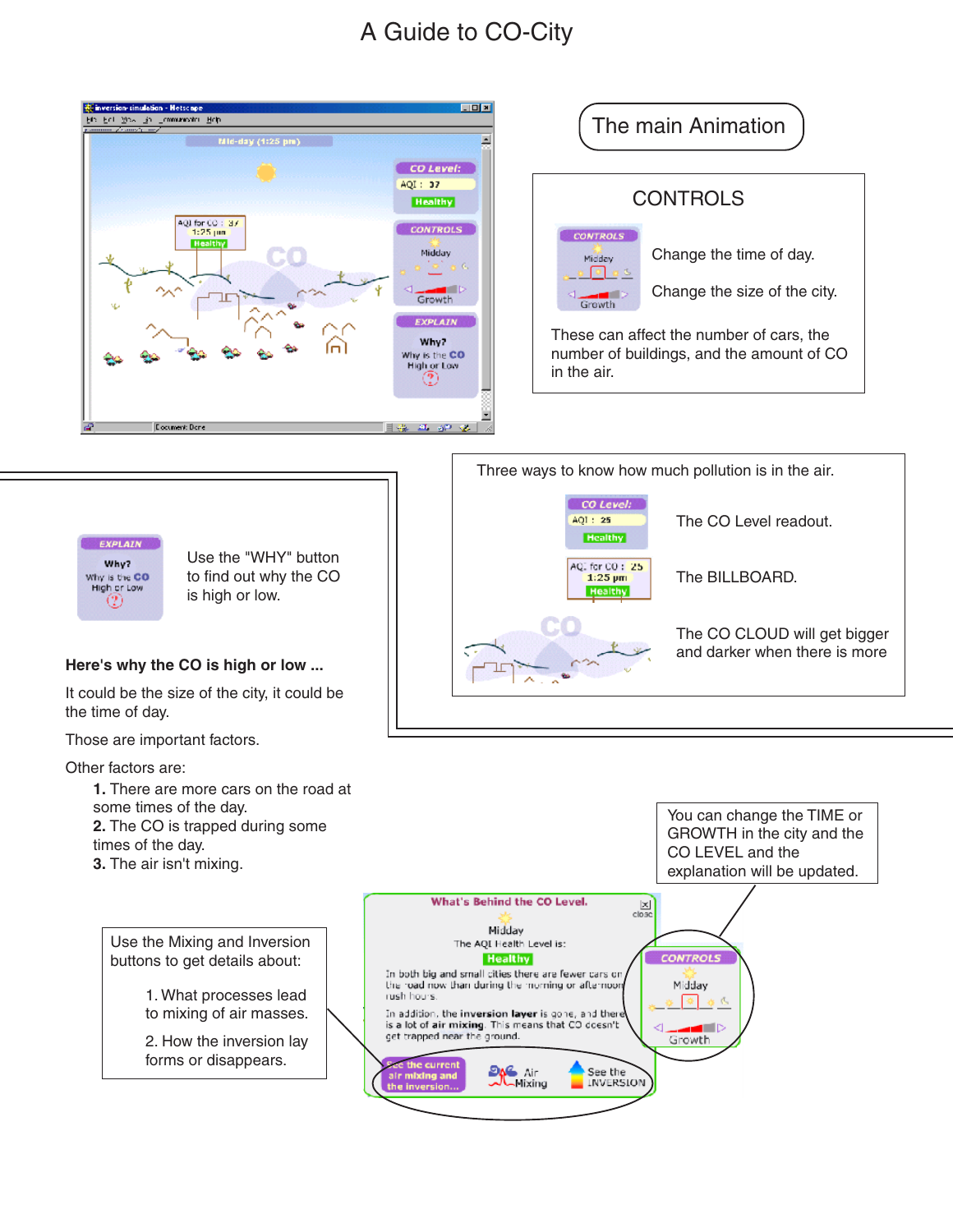

The bubbles explain the steps that lead to mixing or stagnant air.

**J**Mixing

See the **INVERSION** 

Move your mouse over the words "**show me**" to see how things happen.

Use the "TIME" controls to see how things look at different times of day.

Or use the "INVERSION" button to see how the air mixing relates to the state of the inversion layer.

Or go back to the "WHY" screen to get the big picture.

Or "CLOSE" this screen to go back to the main CO-City animation.

The Inversion screens



This window explains how the inversion layer changes.

The graph shows that the air temperature changes as you go higher above the ground.



Use the "TIME" controls to see how things look at different times of day.

Or use the "INVERSION" button to see how the air mixing relates to the state of the inversion layer.

Or go back to the "WHY" screen to get the big picture.

Or "CLOSE" this screen to go back to the main CO-City animation.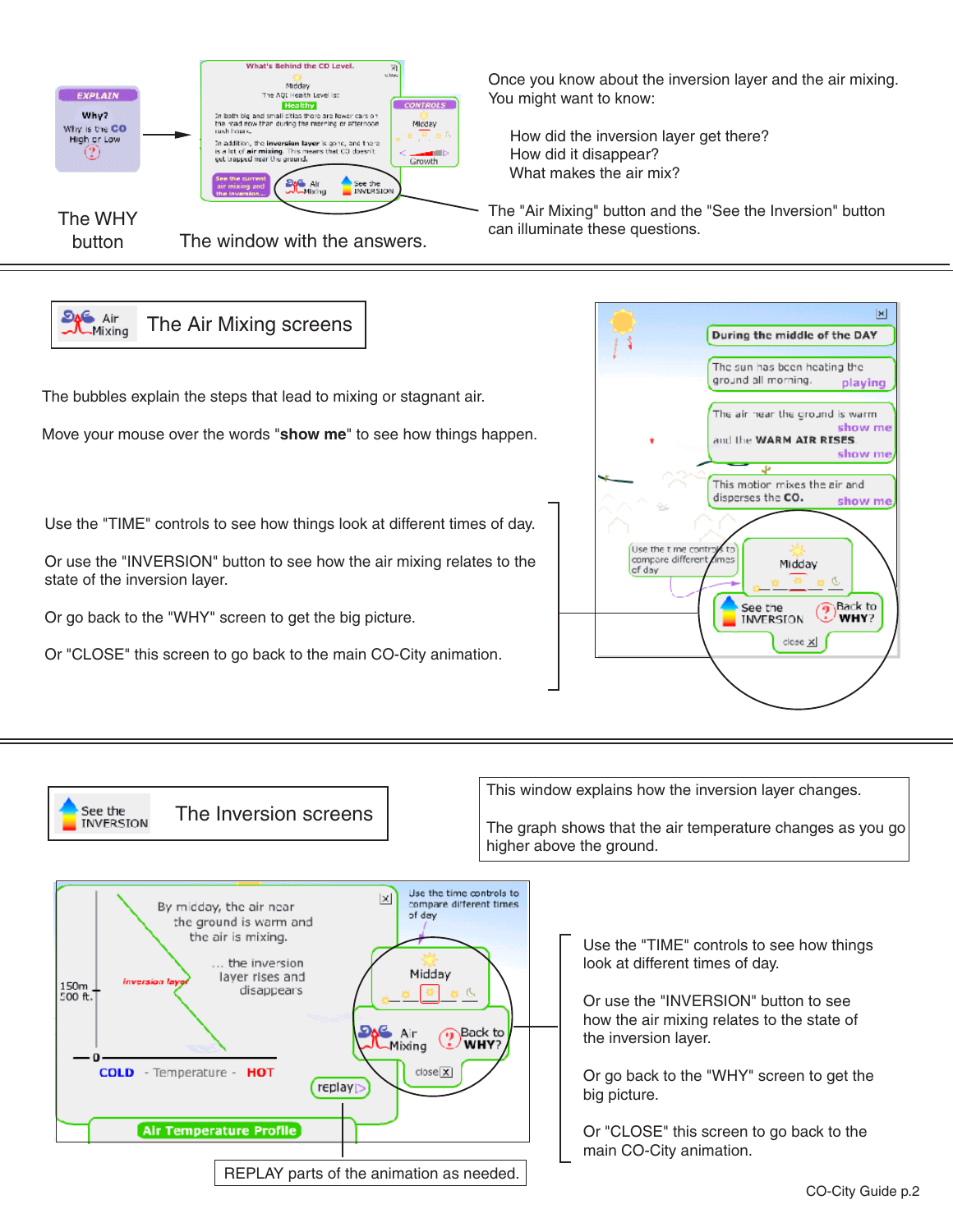